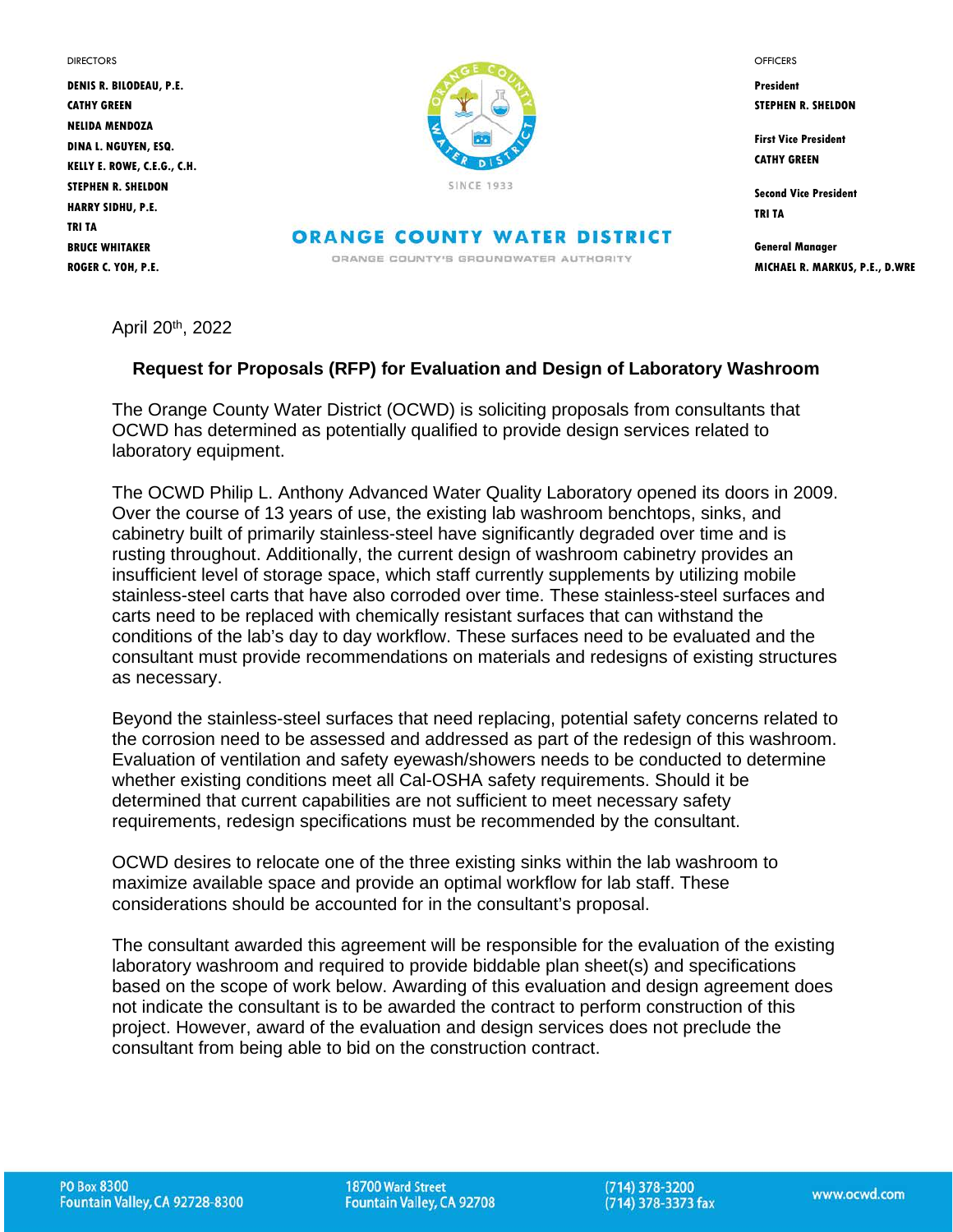## Scope of Work:

- Perform an evaluation of existing stainless-steel cabinetry and equipment (such as fume hoods, mobile carts, etc.). Utilize a Certified Industrial Hygienist (or equivalent) to perform a workflow optimization assessment to determine needs and recommend redesign specifications to meet all necessary safety requirements.
- Provide technical specifications for new equipment such as fume hoods, safety eye wash and showers, etc.
- Provide plan sheet(s) for new layout and equipment.
- Provide Class IV cost estimate.

A pre-bid meeting is scheduled to take place on-site on Wednesday, May 4<sup>th</sup>, 2022 for consultants to view the lab washroom being evaluated, take measurements as needed, and ask questions. Attendance at the pre-bid meeting is not mandatory, but any prospective bidders will be responsible for knowing all relevant information related to the scope of work described above.

Contact Prem Parmar with questions at (714) 378-3339 or [pparmar@ocwd.com.](mailto:pparmar@ocwd.com)

Quotes are due by 10:00 a.m. on May 20<sup>th</sup>, 2022 via email, [pparmar@ocwd.com.](mailto:pparmar@ocwd.com)

## Minimum Insurance Requirements:

The minimum insurance requirements are: \$2 million for Commercial General Liability insurance, \$1 million for Automobile Liability insurance (including Additional Insured endorsement for both General Liability and Automobile Liability insurance), \$1 million Professional Liability and \$1 million for Workers' Compensation insurance (including Waiver of Subrogation endorsement for Workers' Comp).

# Revision to the Request for Proposals

The District reserves the right to revise this RFP prior to the due date. The District reserves the right to extend the date by which the Proposals are due.

# Reservations

This RFP does not commit the District to award a contract, to defray any costs incurred in the preparation of a Proposal pursuant to this RFP, or to procure or contract for work. The District retains, in its sole discretion, to reject any and all proposals for any reason.

### Public Records

All Proposals submitted in response to this RFP become the property of OCWD and are public records and as such may be subject to public review. Release of Public Information selection announcements, contract awards, and all data provided by the District shall not be protected from public disclosure. Proposers desiring to release specific trade secret information to the public must receive prior written approval from the District, which the District is under no obligation to grant.

### Additional Information

The District reserves the right to request additional information and/or clarifications from any or all contractors.

### Professional Services Agreement

The selected contractor will be required to sign the OCWD Professional Services Agreement and to provide OCWD's standard Insurance Certificates and all other required documentation within 10 calendar days of notice of award. The Contractor will be required to adhere to prevailing wage requirements, apprentice requirements, and report certified payroll to OCWD and the State of California's Department of Industrial Relations.